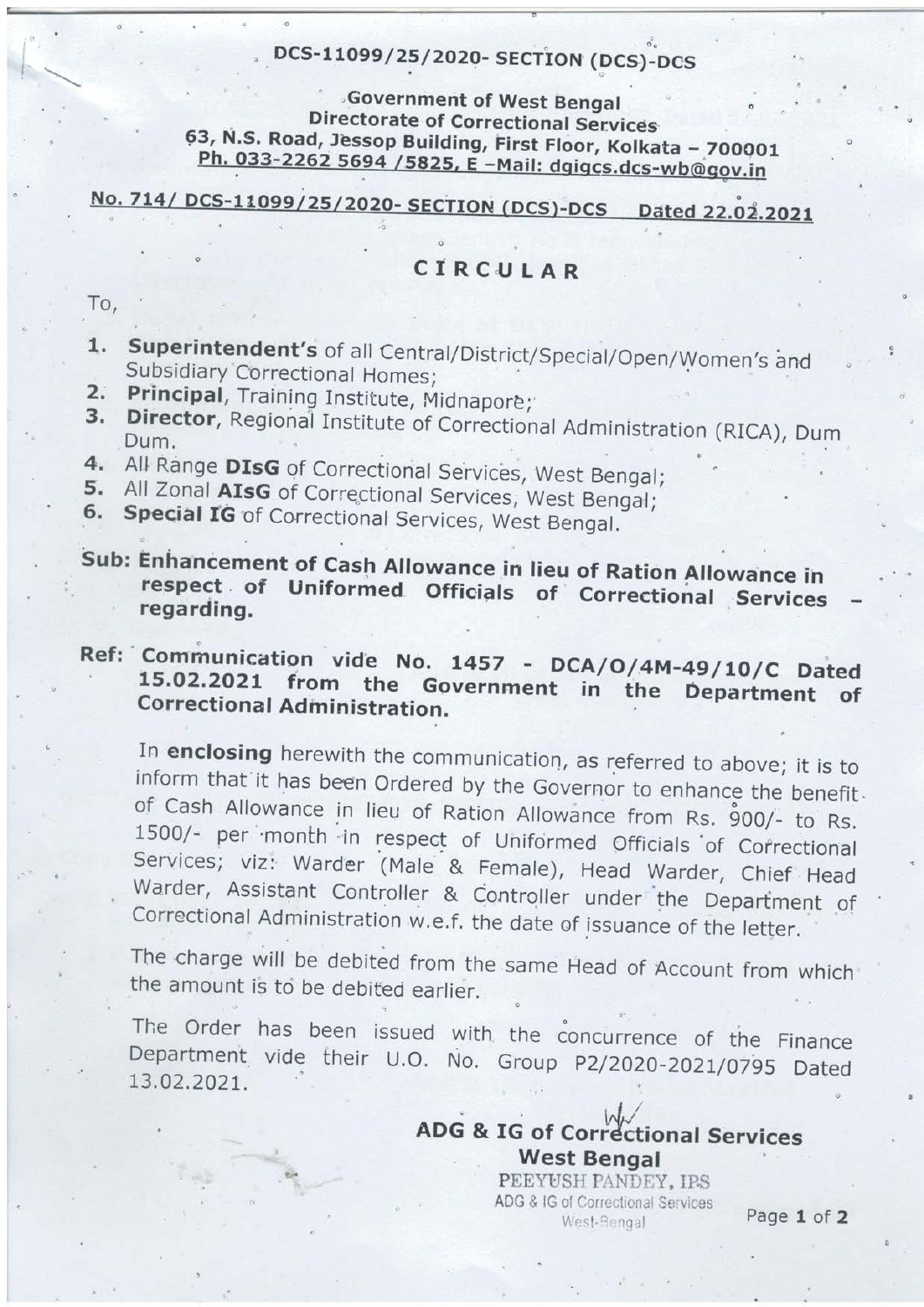# No. 714/1 (7)/ DCS-11099/25/2020- SECTION (DCS)-DCS Dated 22.02.2021

# Copy for internal distribution and follow up to...............

- 1. P.A. to ADG & IG of Correctional Services, West Bengal; Directorate of Correctional Services, West Bengal; He is requested to Circulate the same to all the Head Assistants of DCS and in all the Sections of this Directorate....for future reference.
- 2. Nodal Officer- E-Prison Suite at DCS; He is requested to take necessary action for uploading the same in the Correctional Services, Website.
- 3. Accountant, Directorate of Correctional Services, West Bengal...for necessary action and follow up.
- 4. Warder Establishment Section of Directorate of Correctional Services, West Bengal;
- 5. Law Cell of Directorate of Correctional Services, West Bengal;
- 6. Establishment Section of Directorate of Correctional Services, West Bengal;
- 7. Guard File.

### **ADG & IG of Correctional Services West Bengal**

PEEYUSH PANDEY, 128 ADG & IG of Correctional Services West-Beneal

# No. 714/2 (2)/ DCS-11099/25/2020- SECTION (DCS)-DCS Dated 22.02.2021

Copy to:

- 1. Principal Secretary, Department of Correctional Administration, Government of West Bengal.
- 2. P.S. to Hon'ble Minister In-Charge, Department of Correctional Administration, Government of West Bengal.

# **ADG & IG of Correctional Services West Bengal**

PEEYUSH PANDEY, IPS ADG & IG-of Correctional Services West-Bengal